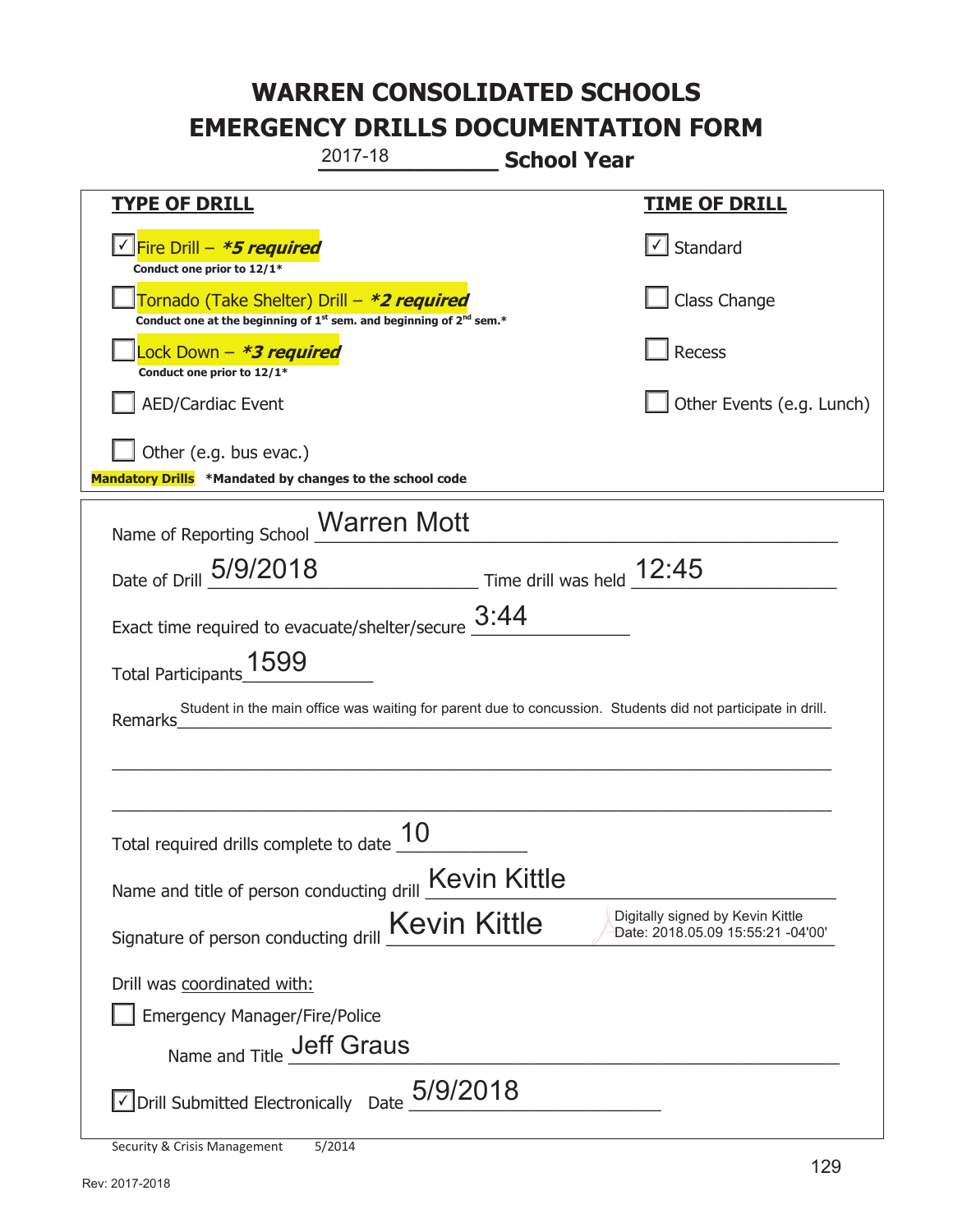**\_\_\_\_\_\_\_\_\_\_\_\_\_ School Year TYPE OF DRILL TIME OF DRILL**  <mark>▽ Fire Drill – *\*5 required* マイクレス マイクレス マイクレス マイクレス マイクレス マイクレス マイクレス マイクレス しゃく</mark> **Conduct one prior to 12/1\***   $\boxed{\sqrt}$  Standard 侊Tornado (Take Shelter) Drill – **\*2 required** Conduct one at the beginning of 1<sup>st</sup> sem. and beginning of 2<sup>nd</sup> sem.\* Class Change 侊Lock Down – **\*3 required Conduct one prior to 12/1\* Recess** AED/Cardiac Event **AED/Cardiac Event Network Network Network Network Network Network Network Network Network Network Network Network Network Network Network Network Network Network Net** Other (e.g. bus evac.) **Mandatory Drills \*Mandated by changes to the school code**  Name of Reporting School Warren Mott High School Date of Drill  $\frac{4/13/2018}{2}$  Time drill was held  $\frac{8:00 \text{ AM}}{2}$ Exact time required to evacuate/shelter/secure  $3:31$ Total Participants\_1598 Remarks\_Nothing at this time.  $\_$  , and the set of the set of the set of the set of the set of the set of the set of the set of the set of the set of the set of the set of the set of the set of the set of the set of the set of the set of the set of th \_\_\_\_\_\_\_\_\_\_\_\_\_\_\_\_\_\_\_\_\_\_\_\_\_\_\_\_\_\_\_\_\_\_\_\_\_\_\_\_\_\_\_\_\_\_\_\_\_\_\_\_\_\_\_\_\_\_\_\_\_\_\_\_\_\_\_\_\_\_\_\_\_\_\_\_\_ Total required drills complete to date  $\overline{9}$ Name and title of person conducting drill Kevin Kittle Signature of person conducting drill  $Kevin$  Kittle Digitally signed by Kevin Kittle Sugnature of person conducting drill Drill was coordinated with: ܆ Emergency Manager/Fire/Police Name and Title **Jeff Graus**  $\sqrt{2}$  Drill Submitted Electronically Date  $\frac{4/13/2018}{2}$ 2017-2018 Date: 2018.04.13 14:15:08 -04'00'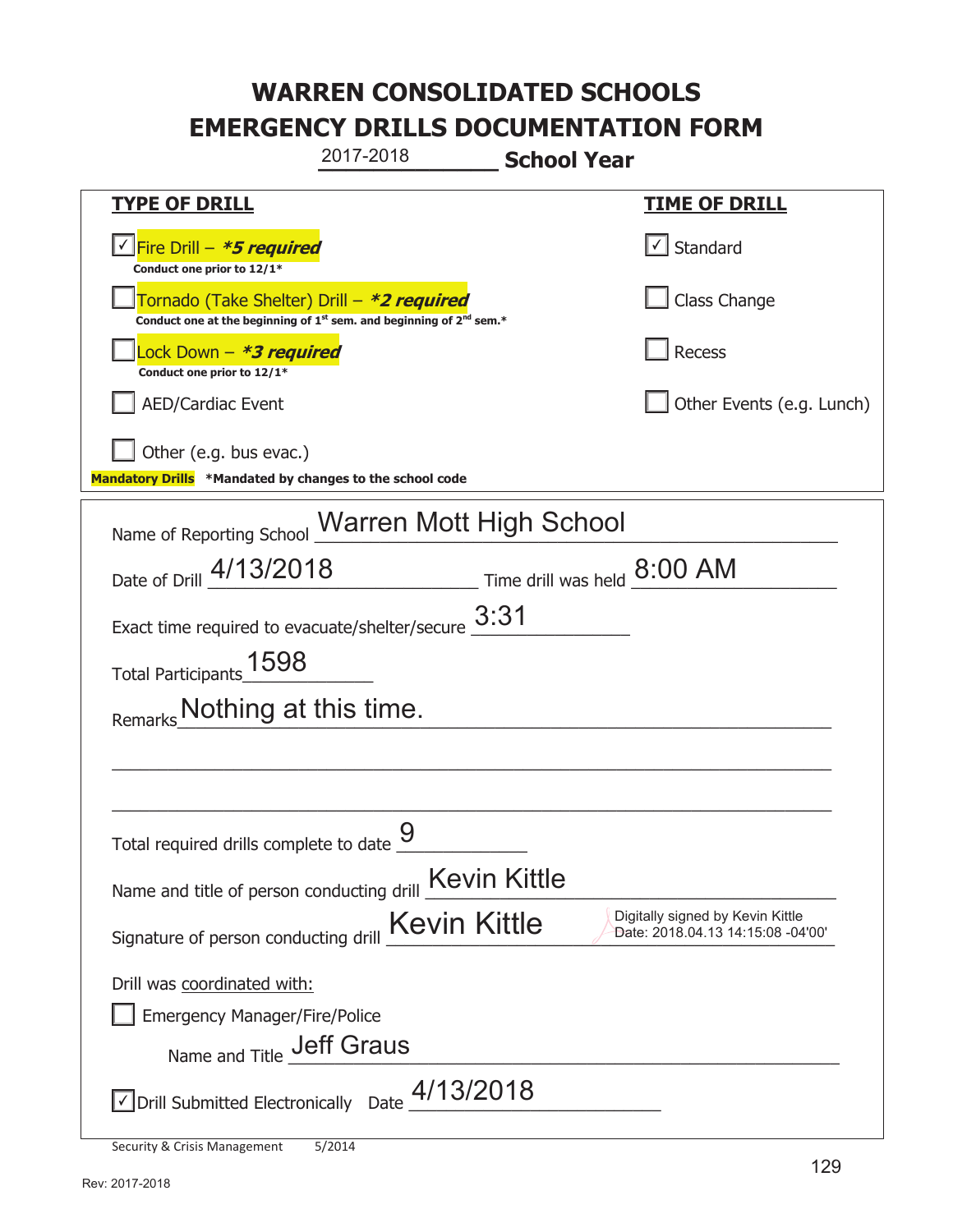**\_\_\_\_\_\_\_\_\_\_\_\_\_ School Year TYPE OF DRILL TIME OF DRILL**  侊Fire Drill – **\*5 required Conduct one prior to 12/1\***   $\boxed{\checkmark}$  Standard 侊Tornado (Take Shelter) Drill – **\*2 required Conduct one at the beginning of 1<sup>st</sup> sem. and beginning of 2<sup>nd</sup> sem.\*** Class Change 侊Lock Down – **\*3 required** ✔ **Conduct one prior to 12/1\* Recess** AED/Cardiac Event **AED/Cardiac Event Network Network Network Network Network Network Network Network Network Network Network Network Network Network Network Network Network Network Net** Other (e.g. bus evac.) **Mandatory Drills \*Mandated by changes to the school code**  Name of Reporting School Warren Mott High School Date of Drill  $\frac{3/13/18}{2}$  Time drill was held  $\frac{12:15}{2}$ Exact time required to evacuate/shelter/secure  $\frac{3 \text{ Min}}{2}$ Total Participants  $\underline{1595}$ Remarks\_Nothing at this time.  $\_$  , and the set of the set of the set of the set of the set of the set of the set of the set of the set of the set of the set of the set of the set of the set of the set of the set of the set of the set of the set of th \_\_\_\_\_\_\_\_\_\_\_\_\_\_\_\_\_\_\_\_\_\_\_\_\_\_\_\_\_\_\_\_\_\_\_\_\_\_\_\_\_\_\_\_\_\_\_\_\_\_\_\_\_\_\_\_\_\_\_\_\_\_\_\_\_\_\_\_\_\_\_\_\_\_\_\_\_ Total required drills complete to date  $\frac{8}{2}$ Name and title of person conducting drill Kevin Kittle Signature of person conducting drill  $Kevin$  Kittle Digitally signed by Kevin Kittle Sugnature of person conducting drill Drill was coordinated with: ܆ Emergency Manager/Fire/Police Name and Title **Jeff Graus**  $\triangledown$  Drill Submitted Electronically Date  $3/14/2018$ 2017-2018 Date: 2018.03.14 06:58:06 -04'00'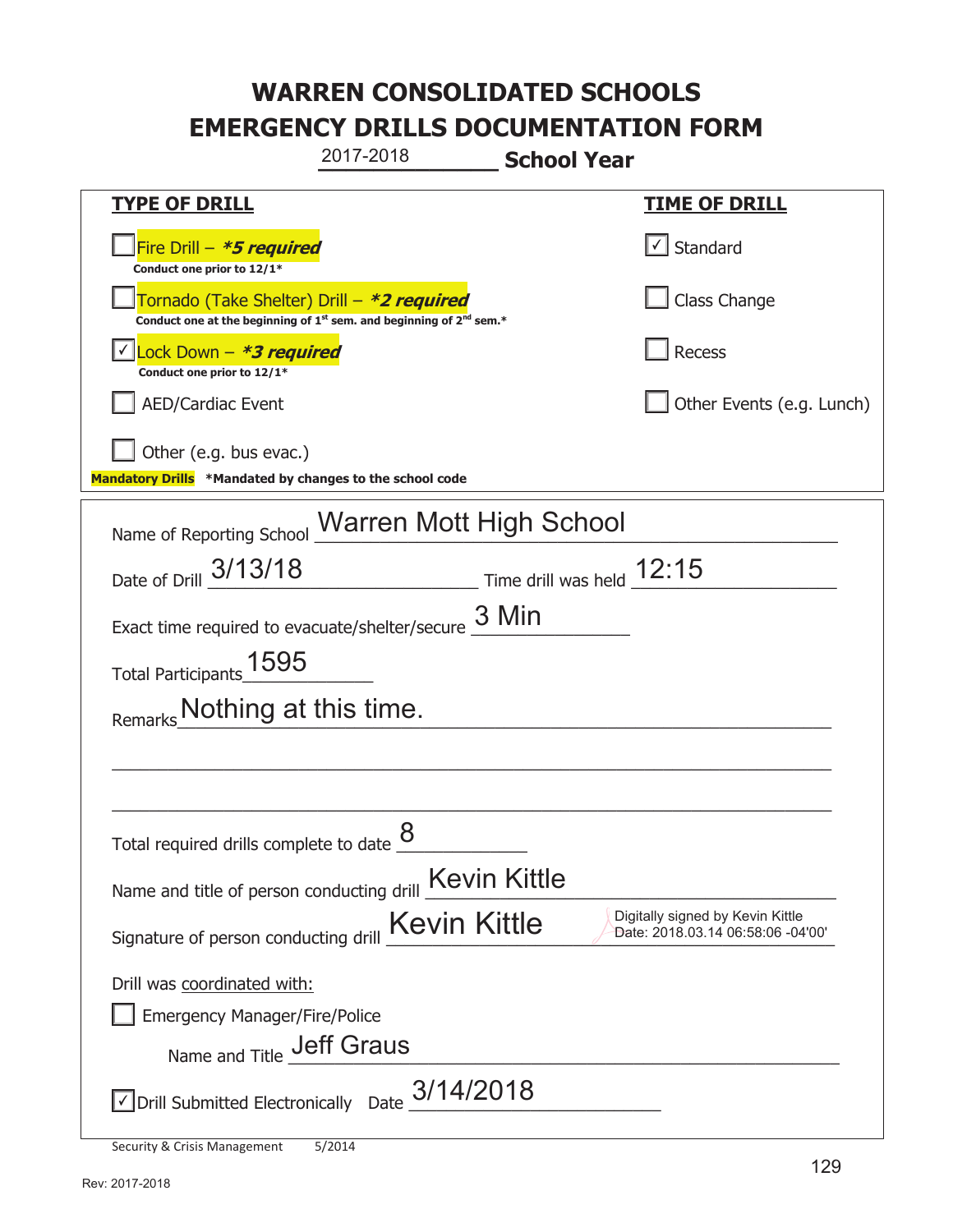**\_\_\_\_\_\_\_\_\_\_\_\_\_ School Year TYPE OF DRILL TIME OF DRILL**  侊Fire Drill – **\*5 required Conduct one prior to 12/1\***   $\boxed{\checkmark}$  Standard 侊Tornado (Take Shelter) Drill – **\*2 required** ✔ **Conduct one at the beginning of 1<sup>st</sup> sem. and beginning of 2<sup>nd</sup> sem.\*** Class Change 侊Lock Down – **\*3 required Conduct one prior to 12/1\* Recess** AED/Cardiac Event **AED/Cardiac Event Network Network Network Network Network Network Network Network Network Network Network Network Network Network Network Network Network Network Net** Other (e.g. bus evac.) **Mandatory Drills \*Mandated by changes to the school code**  Name of Reporting School Warren Mott High School Date of Drill  $\frac{3-1-2018}{2}$  Time drill was held  $\frac{8:05}{2}$ Exact time required to evacuate/shelter/secure  $\frac{3 \text{ min } 21 \text{ sec}}{2}$ Total Participants\_1598 Remarks\_Nothing at this time.  $\_$  , and the set of the set of the set of the set of the set of the set of the set of the set of the set of the set of the set of the set of the set of the set of the set of the set of the set of the set of the set of th \_\_\_\_\_\_\_\_\_\_\_\_\_\_\_\_\_\_\_\_\_\_\_\_\_\_\_\_\_\_\_\_\_\_\_\_\_\_\_\_\_\_\_\_\_\_\_\_\_\_\_\_\_\_\_\_\_\_\_\_\_\_\_\_\_\_\_\_\_\_\_\_\_\_\_\_\_ Total required drills complete to date  $\frac{7}{2}$ Name and title of person conducting drill Kevin Kittle Signature of person conducting drill  $Kevin$  Kittle Digitally signed by Kevin Kittle Sugnature of person conducting drill Drill was coordinated with: ܆ Emergency Manager/Fire/Police Name and Title **Jeff Graus**  $\sqrt{2}$  Drill Submitted Electronically Date  $3/1/2018$ 2017-2018 Date: 2018.03.01 08:32:48 -05'00'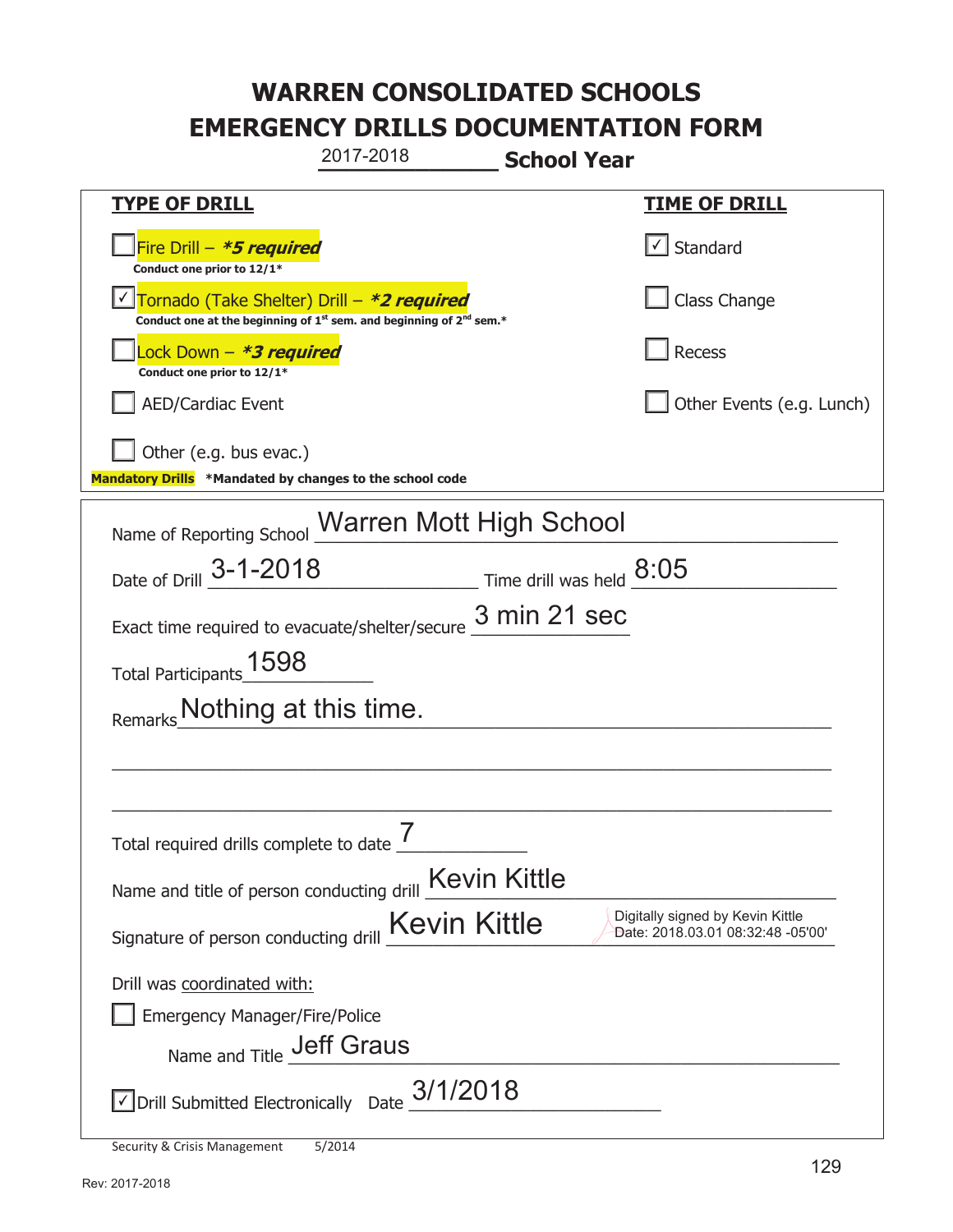|                                                                                    | 2017-18                                                                                     | <b>School Year</b>                                                    |  |  |
|------------------------------------------------------------------------------------|---------------------------------------------------------------------------------------------|-----------------------------------------------------------------------|--|--|
| <b>TYPE OF DRILL</b>                                                               |                                                                                             | <b>TIME OF DRILL</b>                                                  |  |  |
| Fire Drill - *5 required<br>Conduct one prior to 12/1*                             |                                                                                             | Standard                                                              |  |  |
| Tornado (Take Shelter) Drill – *2 required                                         | Conduct one at the beginning of 1 <sup>st</sup> sem. and beginning of 2 <sup>nd</sup> sem.* | Class Change                                                          |  |  |
| Lock Down – <b>*3 required</b><br>Conduct one prior to 12/1*                       |                                                                                             | <b>Recess</b>                                                         |  |  |
| <b>AED/Cardiac Event</b>                                                           |                                                                                             | Other Events (e.g. Lunch)                                             |  |  |
| Other (e.g. bus evac.)<br>Mandatory Drills *Mandated by changes to the school code |                                                                                             |                                                                       |  |  |
| Name of Reporting School Warren Mott High School                                   |                                                                                             |                                                                       |  |  |
| Date of Drill 1/10/2018                                                            | $\frac{1.45}{1.45}$ Time drill was held $\frac{1.45}{1.45}$                                 |                                                                       |  |  |
|                                                                                    | Exact time required to evacuate/shelter/secure $2:21$                                       |                                                                       |  |  |
| Total Participants 1626                                                            |                                                                                             |                                                                       |  |  |
| Remarks Mr. Aiosa did not have a key for his safe location.                        |                                                                                             |                                                                       |  |  |
|                                                                                    |                                                                                             |                                                                       |  |  |
|                                                                                    |                                                                                             |                                                                       |  |  |
| Total required drills complete to date $\frac{6}{6}$                               |                                                                                             |                                                                       |  |  |
| Name and title of person conducting drill <b>Kevin Kittle</b>                      |                                                                                             |                                                                       |  |  |
| Signature of person conducting drill                                               | <b>Kevin Kittle</b>                                                                         | Digitally signed by Kevin Kittle<br>Date: 2018.01.10 13:55:37 -05'00' |  |  |
| Drill was coordinated with:                                                        |                                                                                             |                                                                       |  |  |
| <b>Emergency Manager/Fire/Police</b>                                               |                                                                                             |                                                                       |  |  |
| Name and Title <b>Jeff Graus</b>                                                   |                                                                                             |                                                                       |  |  |
|                                                                                    |                                                                                             |                                                                       |  |  |
| Security & Crisis Management                                                       | 5/2014                                                                                      |                                                                       |  |  |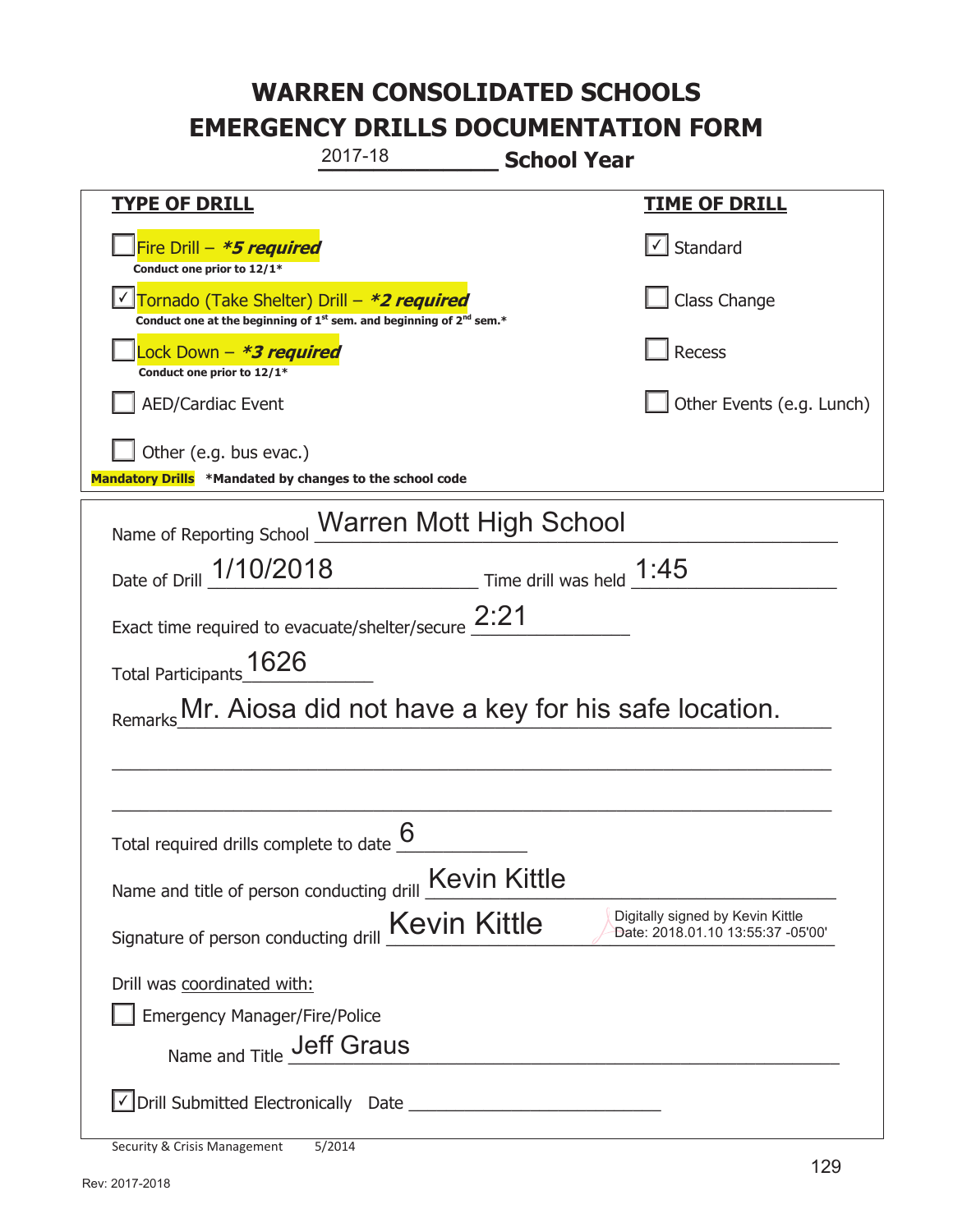|                                                                                    | 2017-18                                                                                                                                   | <b>School Year</b> |                                                                       |
|------------------------------------------------------------------------------------|-------------------------------------------------------------------------------------------------------------------------------------------|--------------------|-----------------------------------------------------------------------|
| <b>TYPE OF DRILL</b>                                                               |                                                                                                                                           |                    | <b>TIME OF DRILL</b>                                                  |
| Fire Drill - *5 required<br>Conduct one prior to 12/1*                             |                                                                                                                                           |                    | Standard                                                              |
|                                                                                    | Tornado (Take Shelter) Drill – *2 required<br>Conduct one at the beginning of 1 <sup>st</sup> sem. and beginning of 2 <sup>nd</sup> sem.* |                    | Class Change                                                          |
| Lock Down - *3 required<br>Conduct one prior to 12/1*                              |                                                                                                                                           |                    | <b>Recess</b>                                                         |
| <b>AED/Cardiac Event</b>                                                           |                                                                                                                                           |                    | Other Events (e.g. Lunch)                                             |
| Other (e.g. bus evac.)<br>Mandatory Drills *Mandated by changes to the school code |                                                                                                                                           |                    |                                                                       |
|                                                                                    |                                                                                                                                           |                    |                                                                       |
| Name of Reporting School                                                           | <b>Warren Mott High School</b>                                                                                                            |                    |                                                                       |
| Date of Drill 12/7/2017                                                            | $\frac{12:30}{2}$ Time drill was held $\frac{12:30}{2}$                                                                                   |                    |                                                                       |
|                                                                                    | Exact time required to evacuate/shelter/secure $2:00$                                                                                     |                    |                                                                       |
| Total Participants_1628                                                            |                                                                                                                                           |                    |                                                                       |
| Remarks                                                                            | Student was in the hallway when drill began. Quickly pulled into the office during drill. Room 215 door does not lock.                    |                    |                                                                       |
|                                                                                    |                                                                                                                                           |                    |                                                                       |
|                                                                                    |                                                                                                                                           |                    |                                                                       |
| Total required drills complete to date $\frac{5}{4}$                               |                                                                                                                                           |                    |                                                                       |
| Name and title of person conducting drill                                          | <b>Kevin Kittle</b>                                                                                                                       |                    |                                                                       |
| Signature of person conducting drill                                               | Kevin Kittle                                                                                                                              |                    | Digitally signed by Kevin Kittle<br>Date: 2017.12.07 13:23:26 -05'00' |
| Drill was coordinated with:                                                        |                                                                                                                                           |                    |                                                                       |
| <b>Emergency Manager/Fire/Police</b>                                               |                                                                                                                                           |                    |                                                                       |
| Name and Title <b>Jeff Graus</b>                                                   |                                                                                                                                           |                    |                                                                       |
| √ Drill Submitted Electronically                                                   | 12/7/2017<br>Date                                                                                                                         |                    |                                                                       |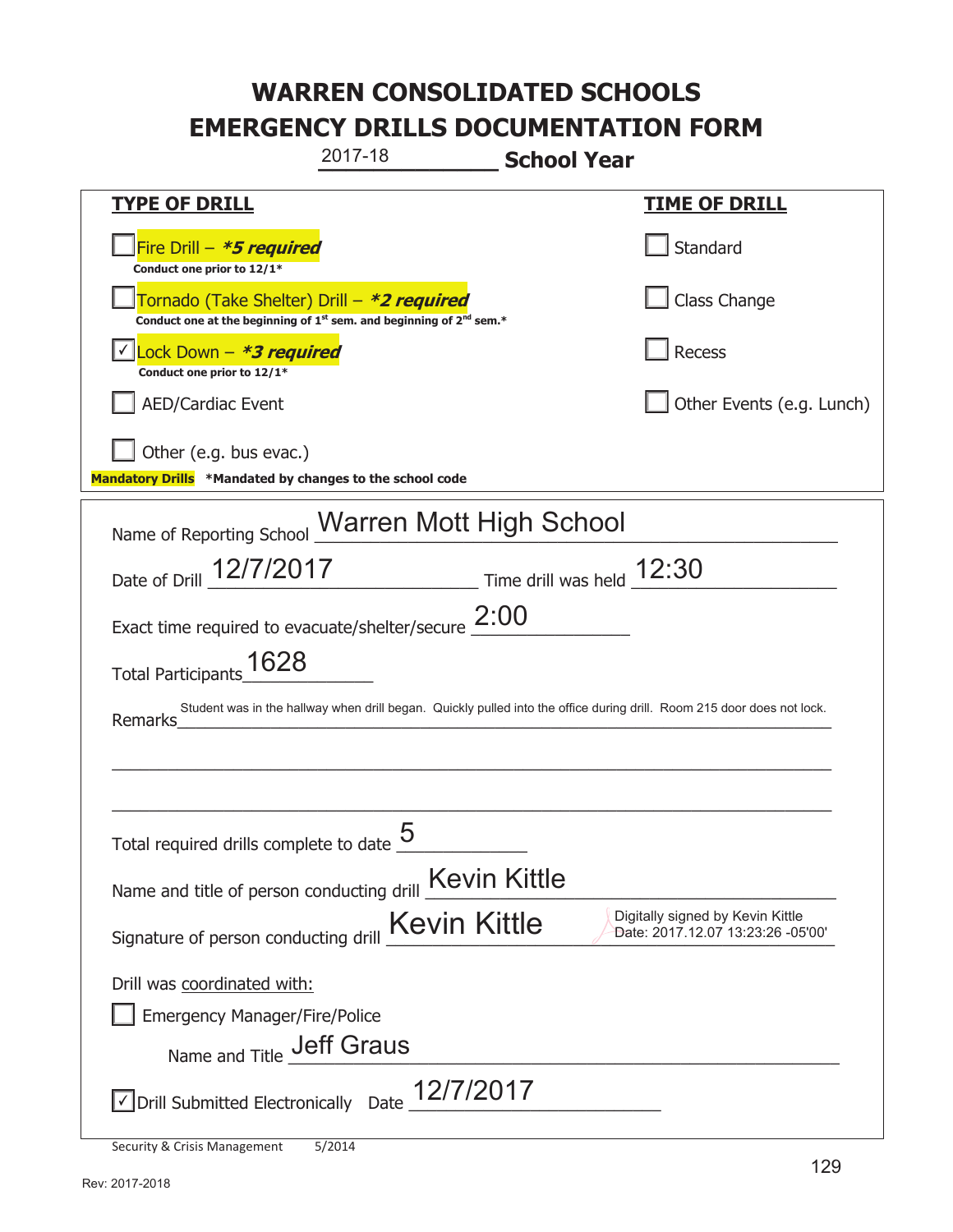**\_\_\_\_\_\_\_\_\_\_\_\_\_ School Year** 

| <u>TYPE OF DRILL</u>                                                                                                                      | <u>TIME OF DRILL</u>                                                  |
|-------------------------------------------------------------------------------------------------------------------------------------------|-----------------------------------------------------------------------|
| <u> √ Fire Drill – <i>*5 required</i></u><br>Conduct one prior to 12/1*                                                                   | √ Standard                                                            |
| Tornado (Take Shelter) Drill – *2 required<br>Conduct one at the beginning of 1 <sup>st</sup> sem. and beginning of 2 <sup>nd</sup> sem.* | Class Change                                                          |
| Lock Down – <b>*<i>3 required</i></b><br>Conduct one prior to 12/1*                                                                       | <b>Recess</b>                                                         |
| <b>AED/Cardiac Event</b>                                                                                                                  | Other Events (e.g. Lunch)                                             |
| Other (e.g. bus evac.)<br>Mandatory Drills *Mandated by changes to the school code                                                        |                                                                       |
| Name of Reporting School Warren Mott High School                                                                                          |                                                                       |
| Date of Drill 10/13/2017<br>Time drill was held 10:00 AM                                                                                  |                                                                       |
| Exact time required to evacuate/shelter/secure $3:42$                                                                                     |                                                                       |
| Total Participants 1650                                                                                                                   |                                                                       |
| Remarks No                                                                                                                                |                                                                       |
|                                                                                                                                           |                                                                       |
| Total required drills complete to date                                                                                                    |                                                                       |
| Name and title of person conducting drill <b>Kevin Kittle</b>                                                                             |                                                                       |
| <b>Kevin Kittle</b><br>Signature of person conducting drill                                                                               | Digitally signed by Kevin Kittle<br>Date: 2017.10.13 13:30:50 -04'00' |
| Drill was coordinated with:                                                                                                               |                                                                       |
| <b>Emergency Manager/Fire/Police</b>                                                                                                      |                                                                       |
| <b>Jeff Graus</b><br>Name and Title                                                                                                       |                                                                       |
| 10/13/2017<br>√ Drill Submitted Electronically Date                                                                                       |                                                                       |

Security & Crisis Management 5/2014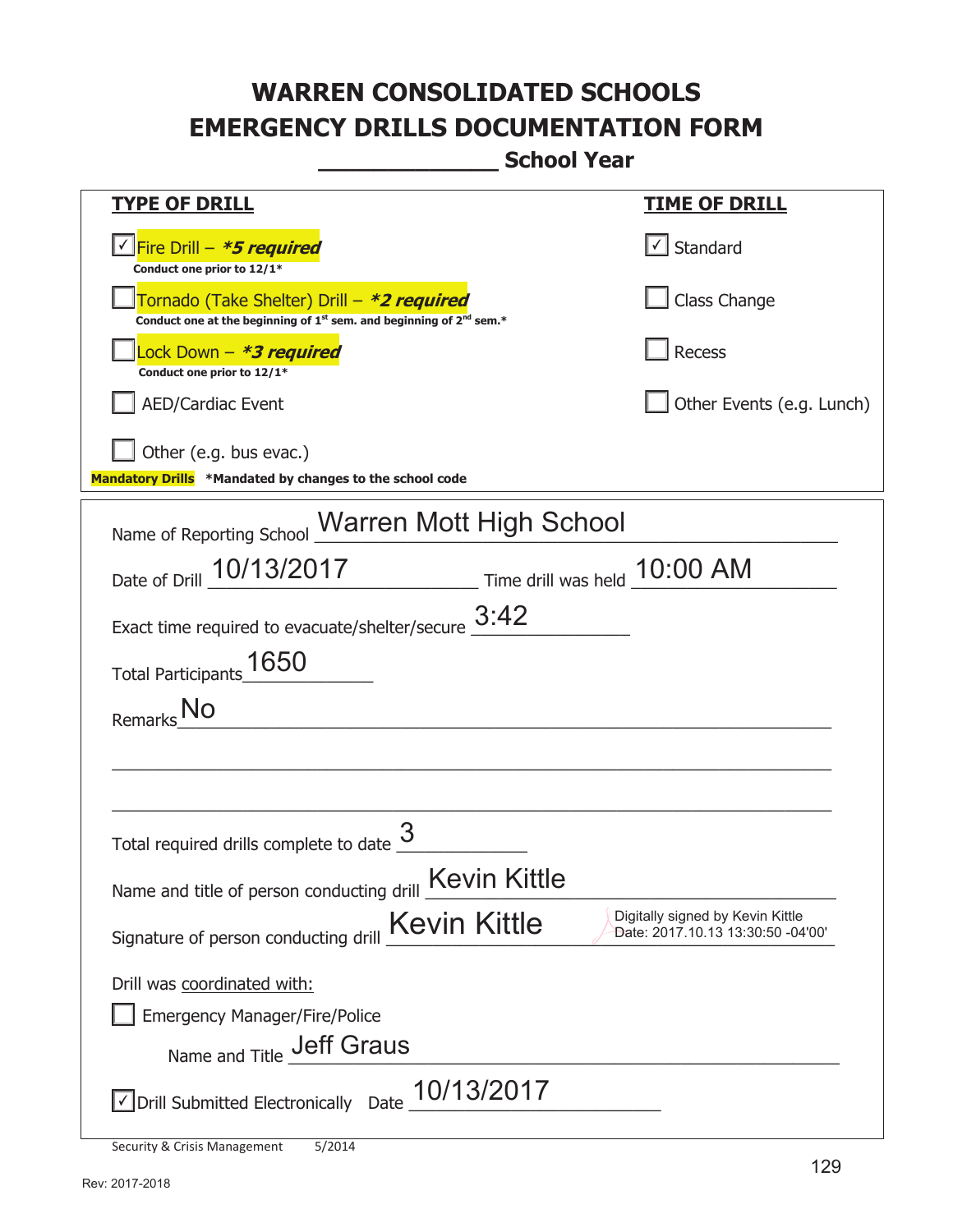**\_\_\_\_\_\_\_\_\_\_\_\_\_ School Year TYPE OF DRILL TIME OF DRILL**  侊Fire Drill – **\*5 required Conduct one prior to 12/1\* Standard** 侊Tornado (Take Shelter) Drill – **\*2 required Conduct one at the beginning of 1<sup>st</sup> sem. and beginning of 2<sup>nd</sup> sem.\*** Class Change 侊Lock Down – **\*3 required** ✔ **Conduct one prior to 12/1\* Recess** AED/Cardiac Event **AED/Cardiac Event Network Network Network Network Network Network Network Network Network Network Network Network Network Network Network Network Network Network Net** Other (e.g. bus evac.) **Mandatory Drills \*Mandated by changes to the school code**  Name of Reporting School Warren Mott High School Date of Drill  $\frac{9/26/2017}{\text{Date of Drill}}$  Time drill was held  $\frac{7:45}{\text{Date of Drill}}$ Exact time required to evacuate/shelter/secure  $5:37$ Total Participants\_1650 Remarks\_\_\_\_\_\_\_\_\_\_\_\_\_\_\_\_\_\_\_\_\_\_\_\_\_\_\_\_\_\_\_\_\_\_\_\_\_\_\_\_\_\_\_\_\_\_\_\_\_\_\_\_\_\_\_\_\_\_\_\_\_\_\_\_\_\_\_\_\_\_  $\_$  , and the set of the set of the set of the set of the set of the set of the set of the set of the set of the set of the set of the set of the set of the set of the set of the set of the set of the set of the set of th \_\_\_\_\_\_\_\_\_\_\_\_\_\_\_\_\_\_\_\_\_\_\_\_\_\_\_\_\_\_\_\_\_\_\_\_\_\_\_\_\_\_\_\_\_\_\_\_\_\_\_\_\_\_\_\_\_\_\_\_\_\_\_\_\_\_\_\_\_\_\_\_\_\_\_\_\_ Total required drills complete to date  $\frac{2}{\sqrt{2}}$ Name and title of person conducting drill Kevin Kittle Signature of person conducting drill  $Kevin$  Kittle Digitally signed by Kevin Kittle Support Signature of person conducting drill Drill was coordinated with: ܆ Emergency Manager/Fire/Police Name and Title **Jeff Graus**  $\triangledown$  Drill Submitted Electronically Date  $\frac{9/26/2017}{\sqrt{25}}$ 2017-2018 Rooms 130 and133 didn't hear the overhead announcement. Will check in to see if there are issues with the system. Date: 2017.09.26 10:32:30 -04'00'